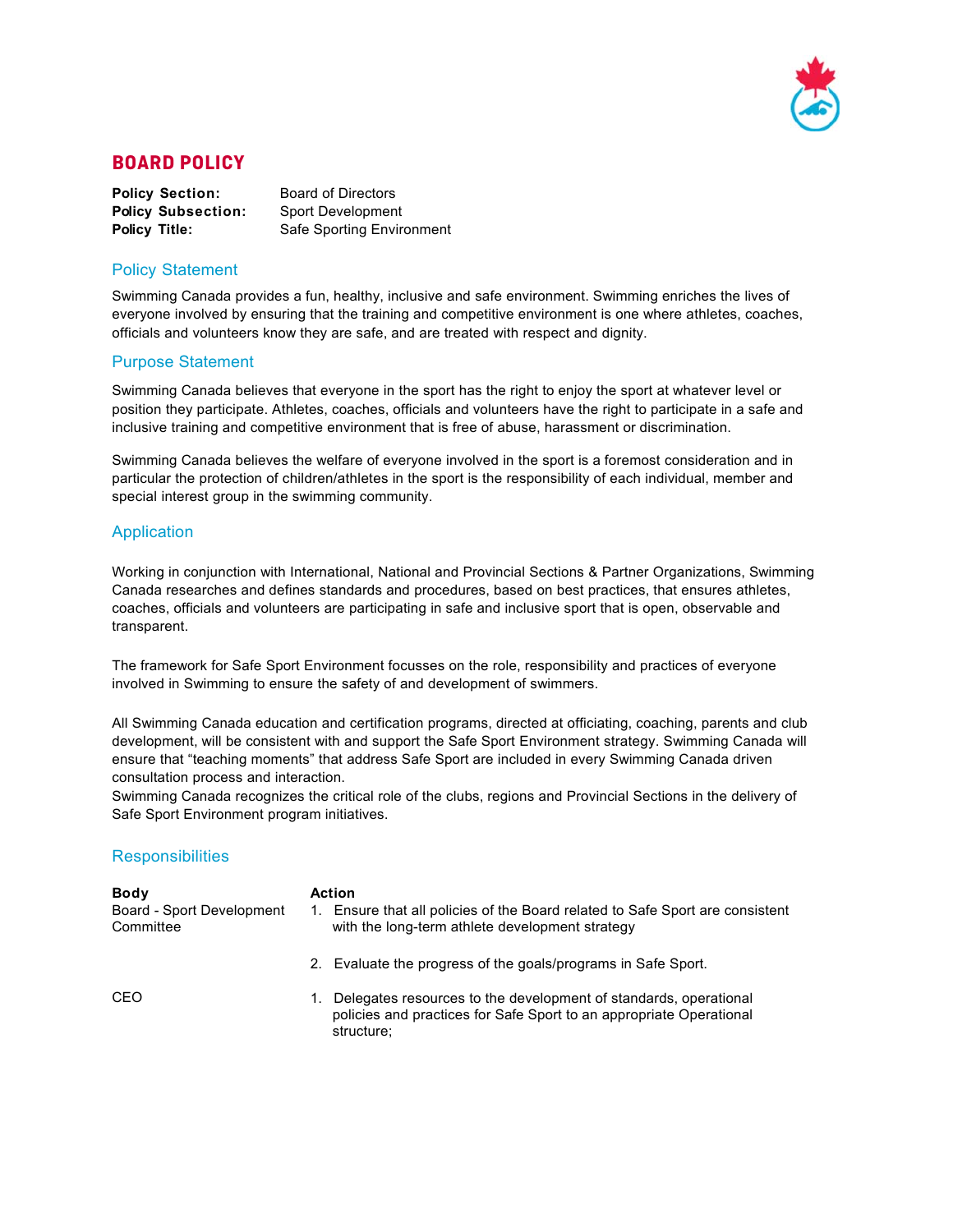

- 2. Communicates a strong position concerning the role and effective implementation of standards and practices in Safe Sport;
- 3. Develops an evaluation system that regularly monitors the effectiveness of initiatives in Safe Sport;
- 4. Develops and continually evolves the overall communication and consultation strategy to lead change among the clubs, Provincial Section Members and Swimming Canada concerning the Safe Sport.

#### **Limitations**

TBD

#### **Resources**

- Discrimination : http://swimming.ca/en/harassment-policy-and-procedure/
- Sexual abuse: http://swimming.ca/en/harassment-policy-and-procedure/
- Physical abuse: http://swimming.ca/en/harassment-policy-and-procedure/
- Personal harassment: http://swimming.ca/en/harassment-policy-and-procedure/
- Bullying: http://swimming.ca/en/harassment-policy-and-procedure/
- Transgender: Swimming Canada, COC Policy definition and application

#### Approval

Approval: September 29, 2016